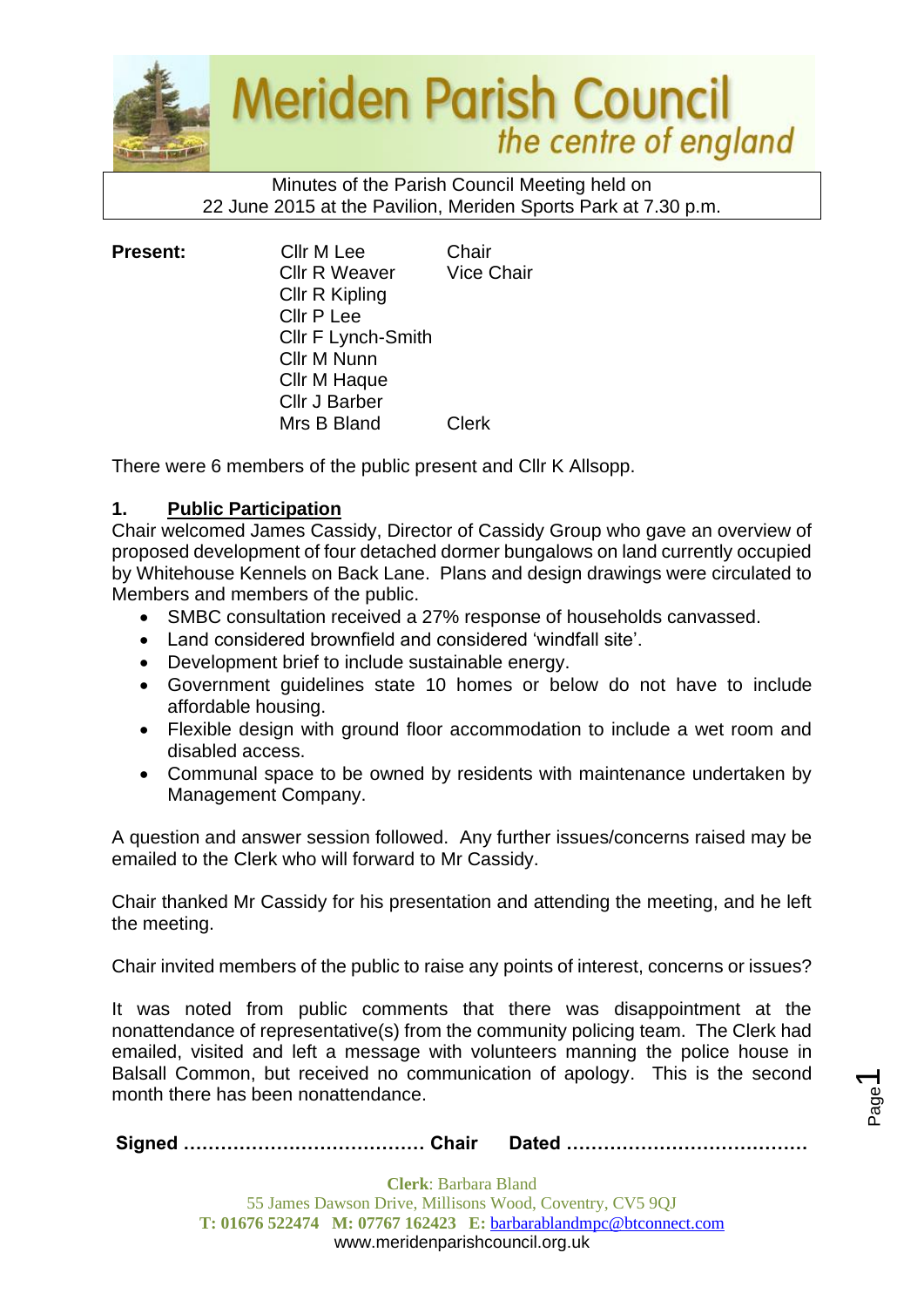

**Action**: The Clerk will formally write to PC 3185 Simon Harrison stating Parish Council disappointment and requesting attendance at next meeting.

Residents raised and discussed the following:-

- Parish Council to be congratulated on how well the Parish is looking with summer planting and maintenance well underway. The Bloomers Group has brought a "real community feel good" in the display of planters and baskets.
- Could there be dedicated wildflower patch(s) as displayed along A45 between the Kenilworth traffic lights and Peugeot/BP garage? Perhaps the banking around Coronation Island may be suitable. **Action: Clerk**
- The new bus shelter and lay-by requires attention as the new 900 buses on this route are being damaged due to curbs being too high. The Clerk will follow up with Highways as contractor was Balfour Beatty. It was muted that communication between Highways, Centro and Balfour Beatty should have avoided this situation. **Action: Clerk/SMBC**
- Top of Meriden Hill/Showell Lane roundabout; the property on the corner is discharging water causing hazard to highway. The drain is blocked on highway and water is flowing past and running downhill. **Action: Clerk/SMBC**
- The Bloomer's Group is all well and good however some of the planters and gateway signage is damaged, falling apart or dirty. Immediate action required. The dog bin has be re-sited from Poppy site to the side of old bus stop base planter which is not particularly nice to look at! **Action: Clerk/Contractor**
- All trees are flourishing but making overhanging branches dangerous and hazardous to high vehicles travelling through Village i.e. 900 buses, farm vehicles and HGV. **Action: Clerk/SMBC**
- Potholes in and around the Parish are a disgrace with nothing being done to improve the situation. Cllr Allsopp will take up with SMBC however stated that there is a finite budget for highway maintenance and it is an issue throughout the Borough that any repairs are undertaken on a priority basis. **Action: Cllr Allsopp to email Bruce Brant**
- Cllr Kipling stated the cost of the flowers and show garden displayed at Gardeners World recently should be better used. The Clerk replied that it was her understanding that all materials used had been donated or found in scrap yards; all plants were on loan from various Borough Nurseries and many Solihull schools were involved in the planting and getting the show garden ready. Indeed the Parish Council had been invited to participate as last years winners, but unfortunately could not spare the time to attend.

The Chair thanked all attendees for their attendance and invited them to stay for formal Council business or depart.

# **2. Apologies**

Apologies received from Cllr D Bell.

**Signed ………………………………… Chair Dated …………………………………**

Page  $\boldsymbol{\sim}$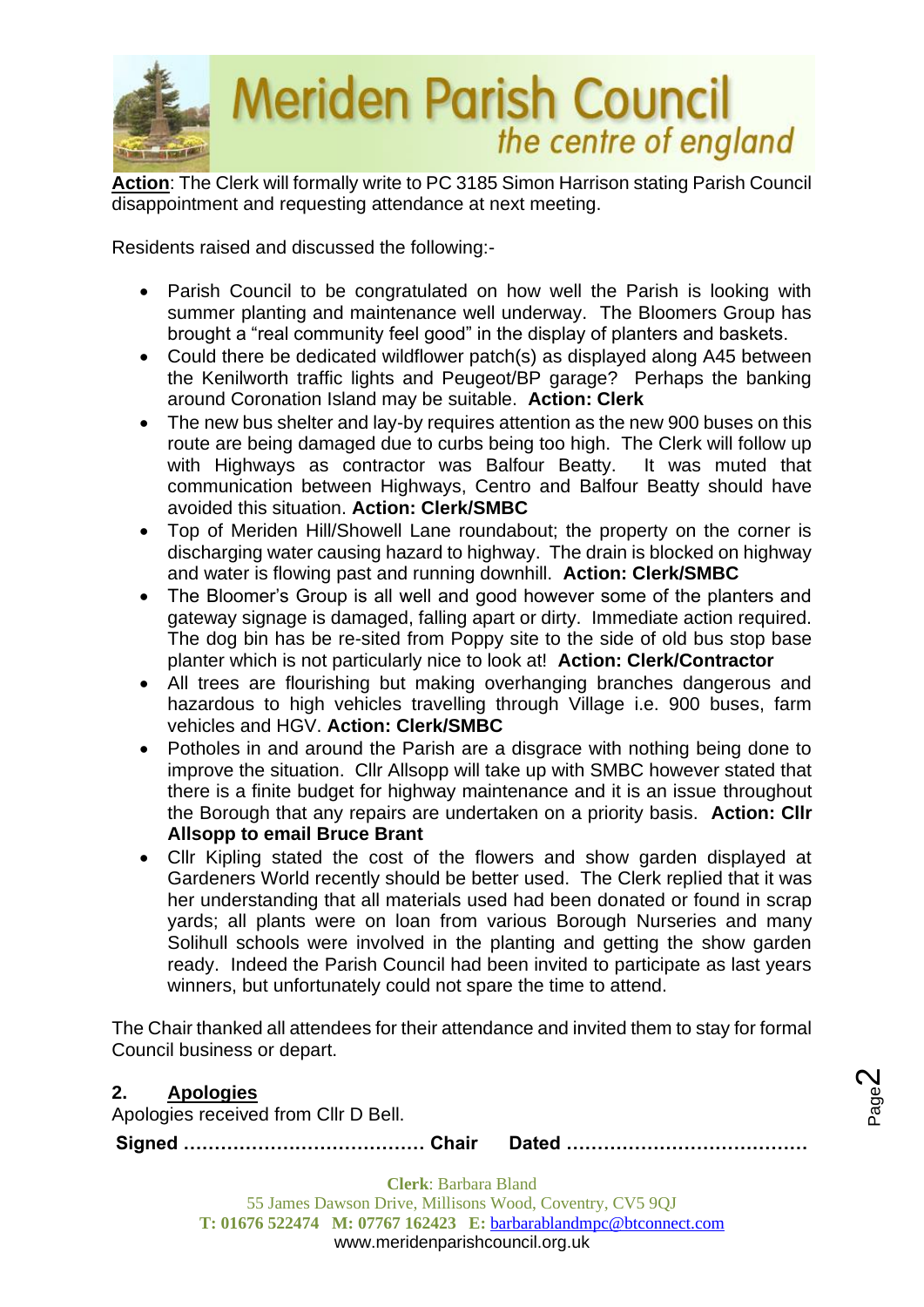

**IT WAS RESOLVED** Apologies were formally recorded and accepted from Cllr Bell.

# **Declarations of Interest**

3a To declare any personal interests in items on the agenda and their nature. There was nothing to declare.

3b To declare any prejudicial interests in items on the agenda and their nature There was nothing to declare.

## **4. Minutes**

The minutes of the Parish Council meeting held on 18<sup>th</sup> May 2015 were considered and agreed; and the minutes of the Extraordinary General Meeting held on 15<sup>th</sup> June 2015 were considered and approved.

**IT WAS RESOLVED** Cllr Kipling proposed acceptance of the minutes of Parish Council meeting 18<sup>th</sup> May 2015 and Extraordinary General meeting 15<sup>th</sup> June 2015. Cllr P Lee seconded this proposal.

Matters/actions arising: All as per agenda and standing items.

# **5. Finance**

## 5.1 Approve June Payments

Members received payments for Parish Council and Sports Park for approval. Cllr P Lee raised the matter of contract 4 and litter picking around the fir trees on Fillongley Road. The Clerk will check out and advise Cllr Lee accordingly. Cllr P Lee also raised the matter of transaction 1 on the approvals sheets for Parish Council; namely the dog bins at a cost of £60.00. The Clerk pointed out the increase in grounds work and maintenance of sports park and play area due to specialist works, surface repair and annual maintenance. Cllr P Lee proposed approval of payments subject to transactions 1 dog bins being checked as over payment.

Cllr Lee proposed approval, seconded by Cllr Kipling.

**IT WAS RESOLVED** Members approved June payments of £6,974.95 for Parish Council and £7,004.51 for Sports Park.

### 5.2 Meriden School

Cllr Weaver presented a request on behalf of Meriden School PTA (charity Number 1041096). They have been trying to raise funds for the school playground as it is currently in desperate need of modernisation. There are no apparatus for the children to use which leaves playtime very limiting for those children who do not want to take part in football. With this in mind, they have tried to secure funds to enable the PTA to buy a trim trail (low level apparatus) for the children to access during lunch, break & after school.

|--|--|--|

Page ო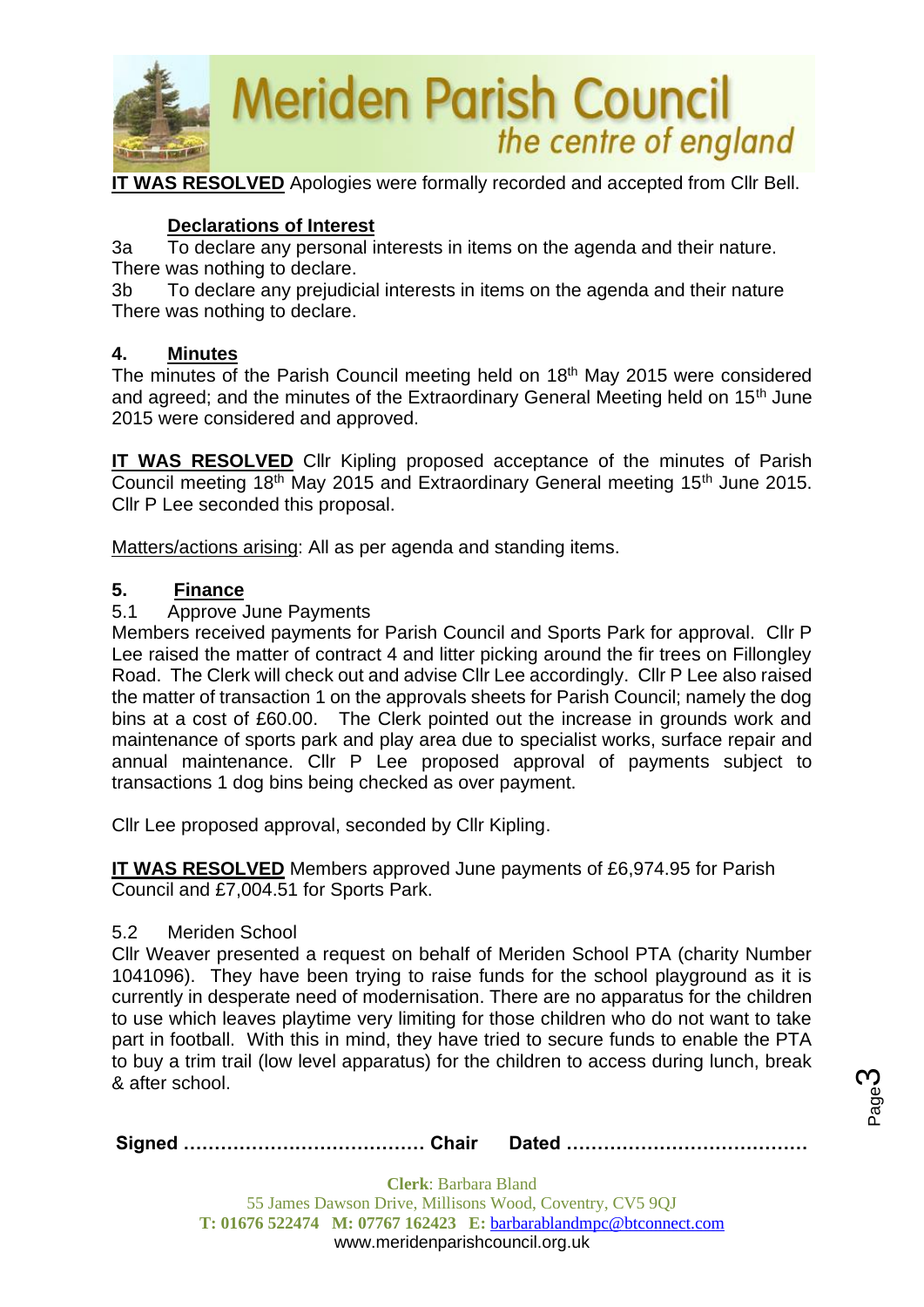

So far PTA has raised £4,180.00 which has enabled them to order the trim trail and have it installed. However an all-weather activity area would be beneficial, which means the installation of adequate flooring covering. Having sourced 3 quotes for the supply and fit of these materials, the price is coming in at £2,500 hence the appeal to the Parish Council and local businesses.

Members considered this request and debated the merits of making an award. RW recommended an award be made and proposed £400. This was seconded by Chair and unanimously agreed by Members.

**IT WAS RESOLVED** Members approved a donation of £400 to Meriden School PTA for the purpose of all-weather surface for trim trail. The Clerk will raise a cheque and advise Meriden School PTA of outcome.

## 5.3 Risk Register

Cllr Weaver stated that previously a risk register had been approved for implementation however it continued a work in progress. The internal auditor had formally recommended this be addressed in his formal report to Council. Cllr Kipling proposed this be delegated to Finance Committee, unanimously seconded by Members.

**IT WAS RESOLVED** Members approved delegated powers to Finance Committee (Chair, Cllrs Weaver, Haque and Clerk). A meeting was arranged for  $25<sup>th</sup>$  June 2015 at 5.30 pm for the purpose of setting up risk register for adoption at next full Council meeting.

### **6. Progress Reports**

### 6.1 Village Hall Management Committee

Cllr Lynch-Smith reported that the Big Picture Show is doing well with maximum attendance to date. The next feature is the Stephen Hawkins film. General bookings have increased.

6.2 War Memorials Nothing to report.

### 6.3 Meriden Pool

The Clerk advised of a meeting with Darren Parkin to explore the removal of some overhanging canopies, root ingress to pool, saplings growing in need of removal and general tidy up of fallen tress branches and other debris into the pool. Members had been circulated with his response as follows:-

*Good afternoon Barbara, This is a courtesy e-mail to update you following this morning's site visit.*

**Signed ………………………………… Chair Dated …………………………………**

**Clerk**: Barbara Bland 55 James Dawson Drive, Millisons Wood, Coventry, CV5 9QJ **T: 01676 522474 M: 07767 162423 E:** [barbarablandmpc@btconnect.com](mailto:barbarablandmpc@btconnect.com) www.meridenparishcouncil.org.uk

Page 4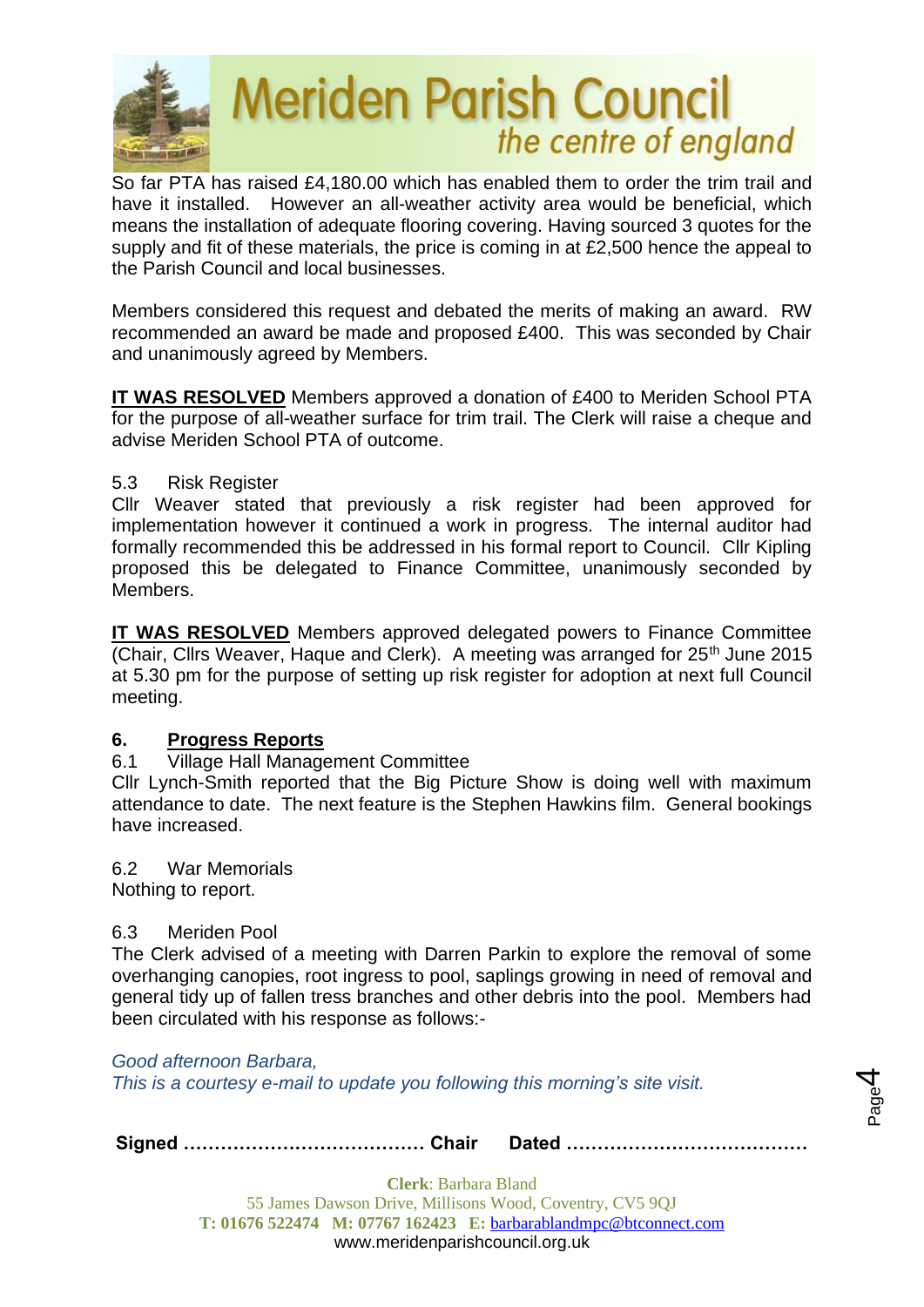

*I have forwarded all of the non-tree related items to colleagues (all of the Meriden Pond area issues have been raised with Dave T).*

*Dave (Tipping) as given me the 'go ahead' to issue the following tree works:*

*re-pollard Willow stump (underneath Horse Chestnut tree canopy\*); re-pollard multi-stem Goat Willow on the pond edge (facing Main Rd); fell x1 self set young Horse Chestnut tree on the pond edge (beyond \*HC tree); fell x1 self set young Ash tree on the pond edge (beyond \*HC tree); remove x1 specified small low branch from an Ash tree\*; and cut the ivy on the trunk of the same Ash tree\*.*

*This tree work should be completed within the routine works deadline (i.e. 3 months).* 

The Clerk further reported an incident of dead fish and this had been reported to David Tipping, SMBC. Photographs (shared with Members) had been taken and sent via Darren Parkin for attention and action. The following response has been received and circulated to Members as follows:-

*Good morning Barbara Thank you for your e-mail, following your e-mail on Thursday.*

*I spoke to colleagues within the Council's drainage section and the following actions have been agreed:-*

*1: The Trash screen will be cleaned today.*

*2: An initial test of the water will be carried out by SMBC Officers & the results of that test will help us to determine future actions/ proposals. I expect the results to be known later this week.*

*3: The EA will also be informed of incident.*

*Once I have the test results. I will let you know the results.*

*Regards David Tipping, Parks and Open Space Development Officer*

**Action:** The Clerk will monitor and liaise with SMBC officers above.

The Clerk shared with Members some postcards, specifically of the Pool, that Robert Williams of Alder Mill had obtained on behalf of the Parish Council and sent for our historical records. Cllr Weaver, on behalf of the Council, wished to record thanks for his generous gift and thoughtfulness.

**Action:** The Clerk will write a letter of thanks to Robert Williams.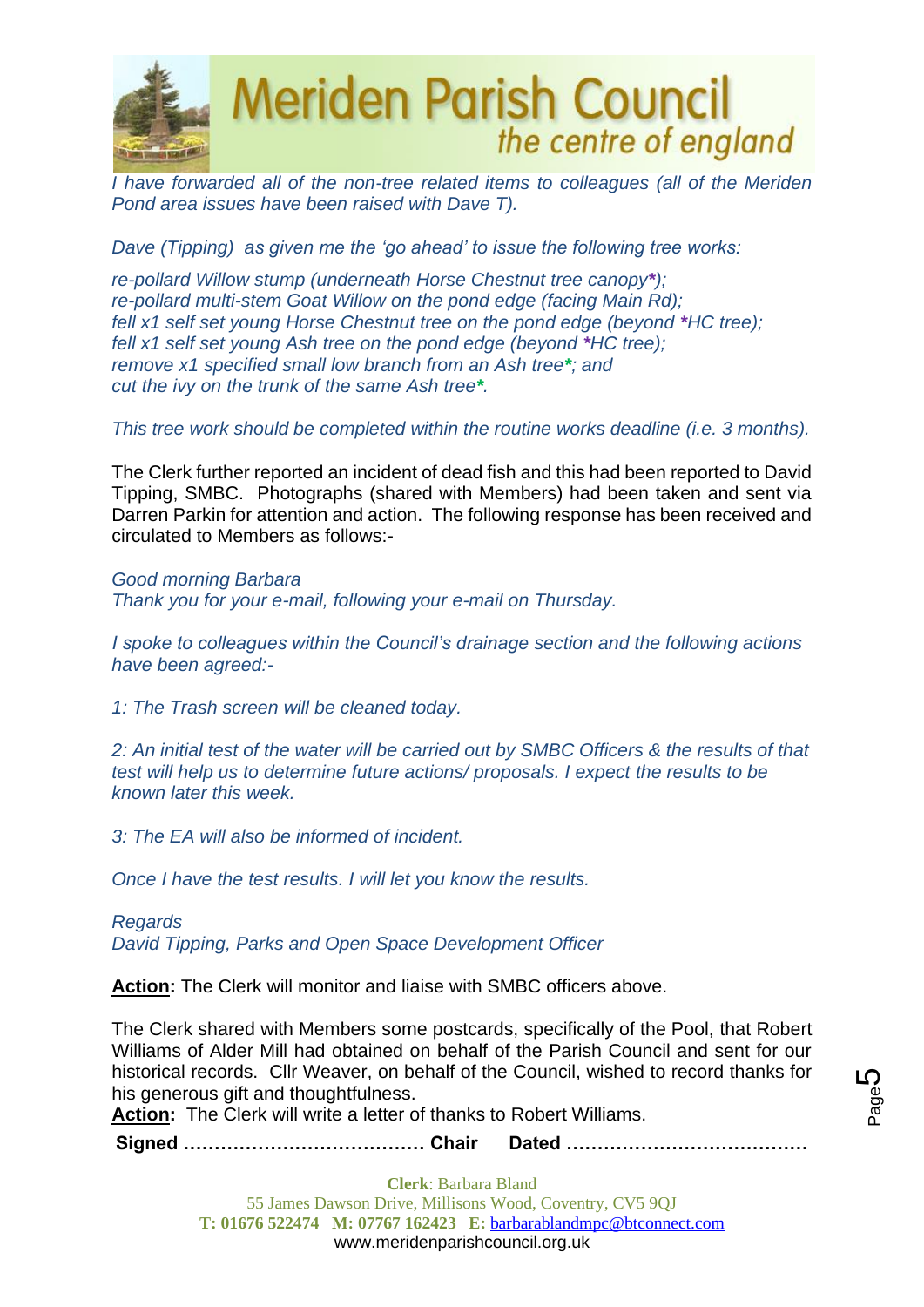

# 6.4 Allotments

The Clerk reported that two new Allotmenteers had been sent tenancy agreements and invited the Chair of Allotment Association to update; Mr Gabbitas reported his delight at the interest generated in the vacant allotments, both of whom are from the new Mulberry Gardens development and a third is a local resident. He also wished to thank the Parish Council for their efforts on behalf of the Allotmenteers in securing boundary fencing and two car parking spaces; and pursuing Taylor Wimpey on other outstanding snagging issues culminating in a site meeting on Friday 26<sup>th</sup> June 2015 at 2.30pm at which he will attend with Chair and Clerk. The car parking spaces require permit holder signage and Cllr Barber will work with the Clerk to achieve.

**Action:** The Clerk will continue to liaise with Taylor Wimpey and update at next meeting. Cllr Barber and the Clerk to address parking permit signage and Parish Council signage.

## 6.5 Footpaths/Forum

Cllr Lynch-Smith reported that with the sudden growth she continues to but back with no real issues to report.

# 6.6 Quarries Liaison Group

Chair advised she attended covering for Cllr Weaver with the Clerk. Main issues raised was (i) dust coming from A & A Recycling operations; the Environment Agency are to be invited to attend next meeting and air quality tests to be carried out. David Wigfield, SMBC Planning, advised he will revisit the planning conditions and forward to the Clerk. A & A stated that operations will be suspended in future when there is strong wind and efforts will be made to improve the adverse effects of wood recycling processes. Dust is also coming from Area G sand linings/walls of lake whilst infilling continues reducing water levels in old quarry. Solihull planners to take away request for most joined up working with neighbouring authorities in particular North Warwickshire when there is a permission granted that affects surrounding villages and HGV routing as recently experienced by Fillongley Road residents and Heart of England.

# 6.7 Solihull Area Committee

Next meeting to be held on 9<sup>th</sup> July 2015 at Pavilion which will be the Annual General Meeting. The Chief Executive of SMBC and Leader of the Council will be in attendance and presenting to Members. It is the Chief Executives intention to meet all Council representatives annually. Cllr Weaver stated that as Vice Chair of Area Committee, the revised Charter has yet to improve communications with SMBC of the Chief Executive is keen to find a solution.

### 6.8 Tree Wardens & TPO List

Cllr Lynch-Smith reported that further photographs will be taken during school holidays of those trees in fields not included in Tree list.

**Signed ………………………………… Chair Dated …………………………………**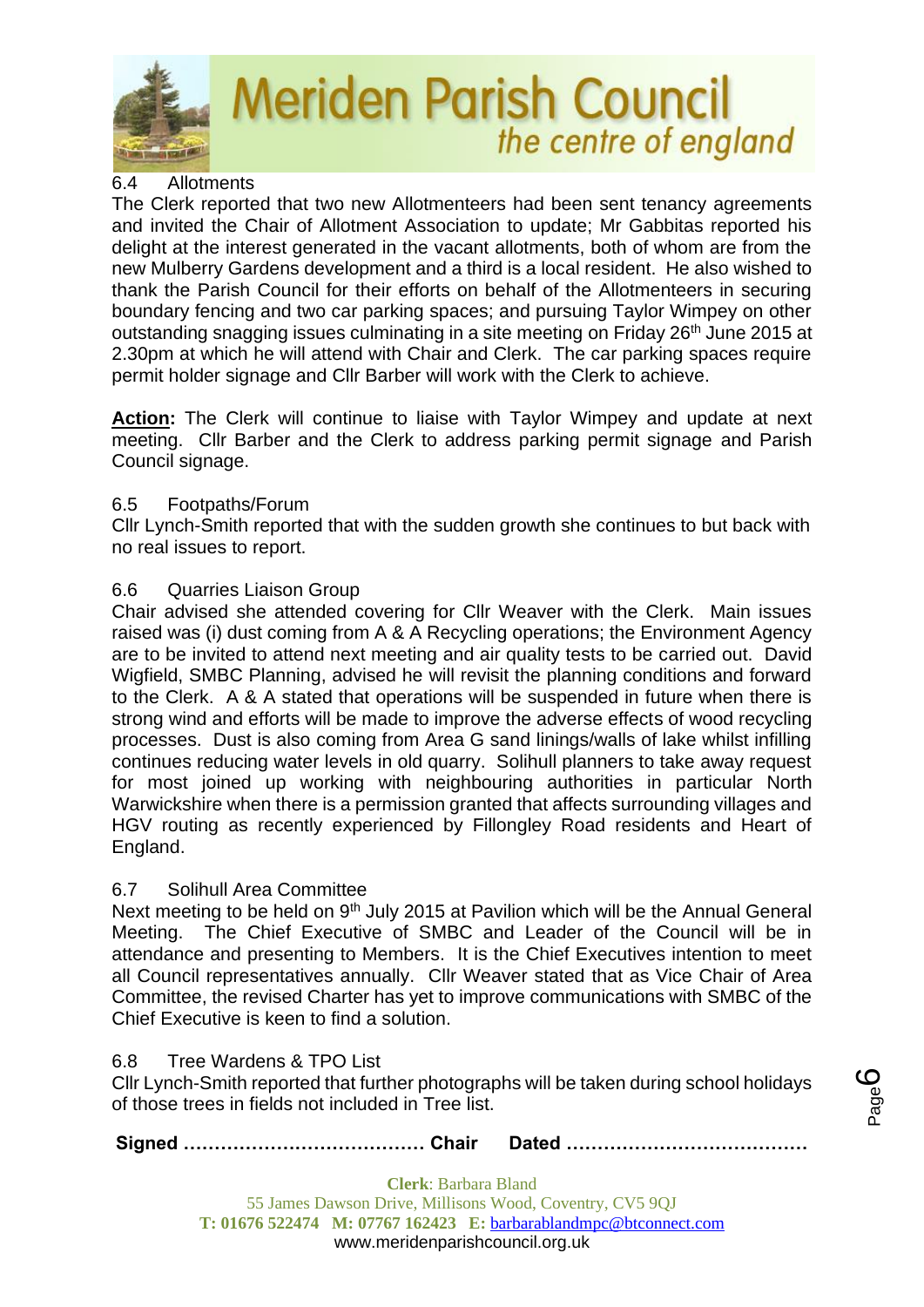

### 6.9 Community Surgeries

The Clerk held on 8<sup>th</sup> June 2015 the community surgery without Neighbourhood Team presence due to secondment of Co-ordinator. The following issues were raised:-

Further to previous surgery issues and concerns the following remain outstanding and needs follow up, attention and actions from SMBC officers please:-

- 1. Email sent to Tammy Rowley last week from Cllr Lee requesting "Could I please get an update on this, I note that it is still overflowing today. I would also appreciate if you could confirm how often the waste bins are cleaned, I note that the one by the new bus stop on Main Road is turning green and could do with a clean which is next to Memorial Approach. (002/018 photos)
- 2. Email sent to Tammy Rowley last week as follows:- Good morning Tammy, I have received the email below from Cllr Paul Lee regarding the dog bin at the quarry entrance on Hampton Lane. Whilst the Parish Council take responsibility for the emptying of the dog bin adjacent to Stonebridge Golf entrance on Hampton Lane, the dog bin sited at the quarry entrance is the responsibility of SMBC. Could you please arrange for the emptying of this bin as an urgent response due to health & safety. Many thanks.

Community surgery the following concerns/issues were raised with clerk action:-

3. Leymere Close, regarding landscaping maintenance to Leymere Close. This is not being done by contactors. There are large nettles and thistles in amongst overgrowth which now stand above hedge height. This matter has been referred to Bruce previously, but any works undertaken is hit and miss.

Top of Leys Lane connecting to Service Road serving Fillongley Road – the surface of service road is breaking up and coming off.

The hedge that backs onto No 9 Leymere Close is 30' high and getting taller. It backs onto Digby Place. Bruce has looked into this before and it is believed Wendy Henry has attended site as the hedge is the responsibility of SMBC Housing. There is a need to reduce the height of the hedge as it is taking valuable light from adjoining properties. Nothing has been done thus far? Can someone please come out and meet householder?

4. Digby Place. Emergency services recently called to attend to and were unable to find No3. Bruce has had some signage put at the entrance to The Croft but it appears another sign is needed at the entrance to Digby Place that serves 3 bungalows from the top of cul de sac.

Page  $\blacktriangleright$ 

|--|--|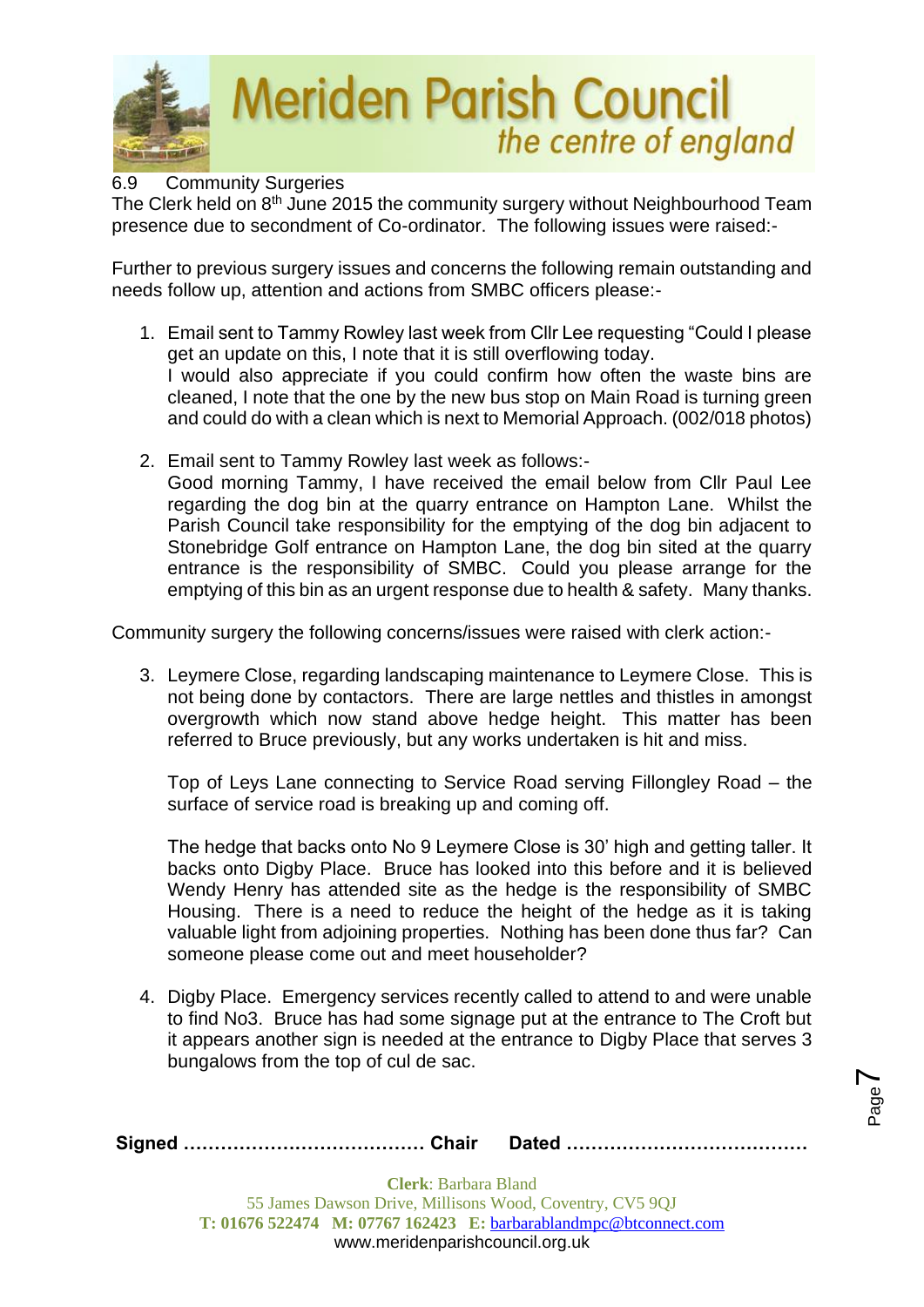

Resident not in the best of health herself and any new ring and ride driver or taxi service called has the same problem finding them. This is the second emergency service failure to this address. Can someone please meet with householder and visit the site.

5. All the work being done along Birmingham Road, Millisons Wood, for new drains is good but one has been missed by bungalow at Showell Lane. Water is running out of bungalow when they are washing cars or jet washing with soap and other debris running along carriageway as drain is blocked and needs attention. This has been raised on numerous occasions.

Potholes Meriden Hill – Bruce is aware and was going to get someone to inspect.

Eaves Green Lane – ditch now fully overgrown – situation has not changed and it is not only full of silt but also full of nettles, weeds etc., etc., and cannot be seen now. Can someone have a look and arranged ditch clean out?

6. Whichcote Avenue to Main Road hedges all overgrown; hard to see and narrowing carriageway. There have been two near miss accidents involving children crossing the road as drivers cannot see around corners without being in centre of road due to hedges. Also footpath between Whichcote and Digby Place needs cutting back, along with Leymere Close Pond copse.

General Parish Council observations sent to SMBC officers for immediate action:-

- 7. Meriden is preparing for Neighbourhoods in Bloom and Heart of England Bloom competitions and the Parish is looking neglected. Meriden Pool is waist high with nettles and complaints are being received that residents are unable to access the seating or picnic benches. There is also a need to remove tree growth around the pool. Repairs to pool sides where bricks and cement have fallen away presents a health and safety risk. Bruce is aware of this so please update what is being done? A meeting with Dave Tipping last year suggested a maintenance programme was going to be put in place. (1530 photo)
- 8. The footpath from Church Lane to top of Meriden Hill (Showell Lane roundabout) is becoming inaccessible. The overgrowth of weeds, nettles and grass is taking over footpath and needs immediate attention.
- 9. There are clumps of unmown weeds mixed with dead daffodils in and around the village that are mowed around – can this be tidied up please.
- 10.Not sure if you are aware of this see attached photos. It's quite a mess behind the Bull's Head, corner of The Croft and Fairfield Rise. Can you look into this? (002/004/007 photos)

**Action** The Clerk is awaiting email response from relevant SMBC officers and follow up actions.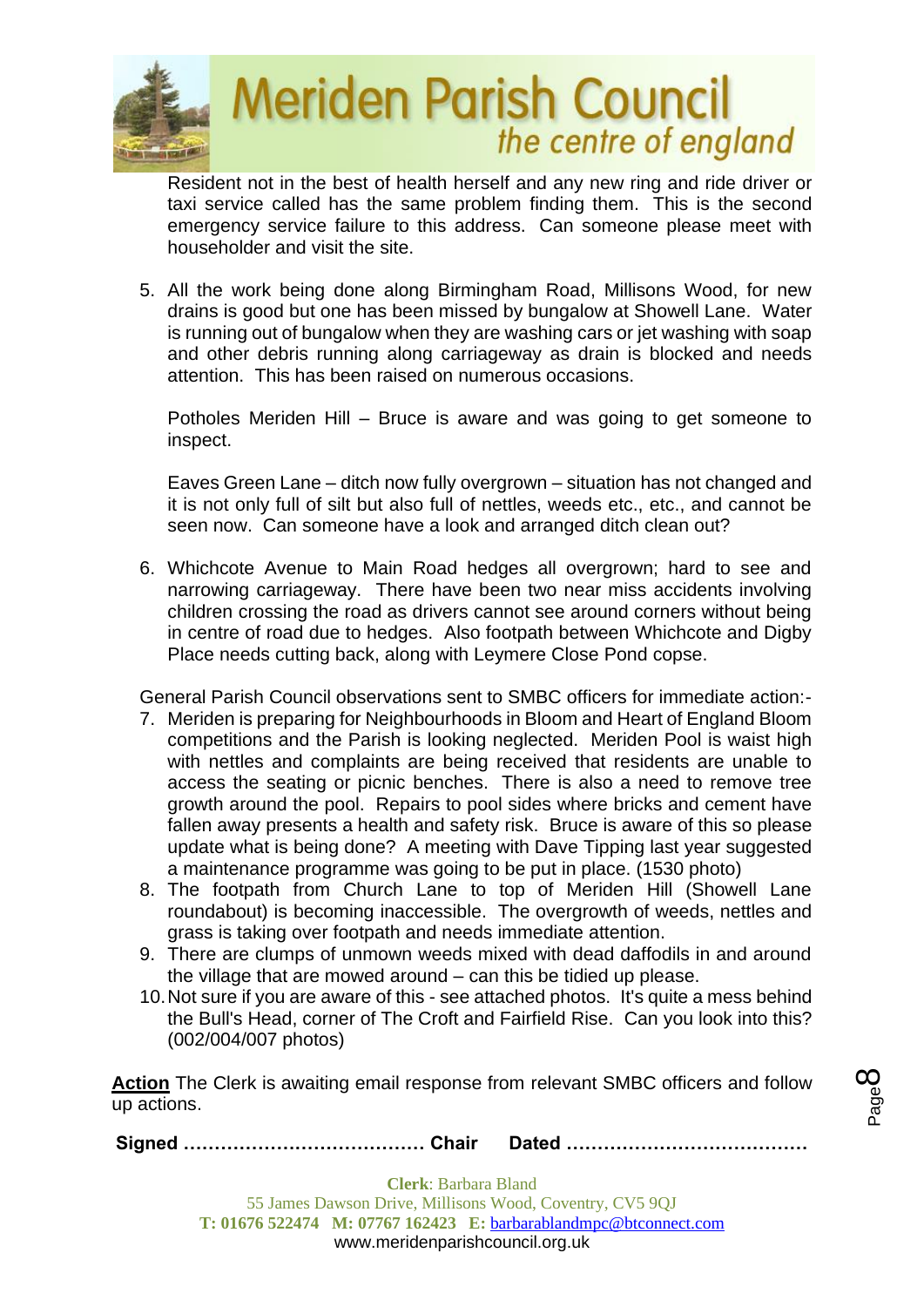

## 6.10 Community Speed Watch

Cllr Barber advised that the speed watch team is ready to go. There is availability on training sessions being organised so more volunteers are needed (three new volunteers have come forward so far who are trained and ready to go). The gun is to be calibrated and it is anticipated that speed watch commences with the Fillongley Road in two weeks' time.

**Action**: Cllr Barber to implement and update at next meeting.

### 6.11 Meriden Sports Park (quarterly summary only)

Cllr Weaver advised that Iain Roxburgh would be attending at the end of the meeting to provide an update on company set up to support Meriden Sports Park Management Company and legacy funding.

Additionally there has been a User's Group meeting and all users are happy with their respective fixtures and arrangements going well. Cricket season is in full swing with both Spartans and Meriden CC playing. There are some issues with cricket wicket and square but these are being resolved with programme of groundswork. The football tournament was successful with 12 teams taking part. There are two new semi-pro teams playing at Sports Park from August which is an exciting development to Park users.

Cllr Lynch-Smith asked if the current pitches will cope with the increased football fixtures. Cllr Barber replied that the Sports Park pitches are becoming known as "the best in Warwickshire".

Cllr Weaver advised that there has been some criticism on facebook regarding the closure of the play area whilst re-seeding works are underway. Unfortunately no time is a good time for closure and the decision was taken around school holidays and picnic in the park, with re-opening being  $6<sup>th</sup>$  July 2015. Cllr Weaver stated that she had recruited a couple of lads for junior user's group who are new the village.

### **7. Clerk's Report**

The Clerk had circulated actions prior to the meeting. There were no questions.

### **8. District and Ward Councillor Reports**

Nothing to report.

### **9. Correspondence & Communication**

All correspondence had been circulated to Members electronically for their information. The Chair read a letter addressed to Mr Harbage, local resident, from Planning Officer, Conservation, Design & Development, acknowledging his work as follows:-

**Signed ………………………………… Chair Dated …………………………………**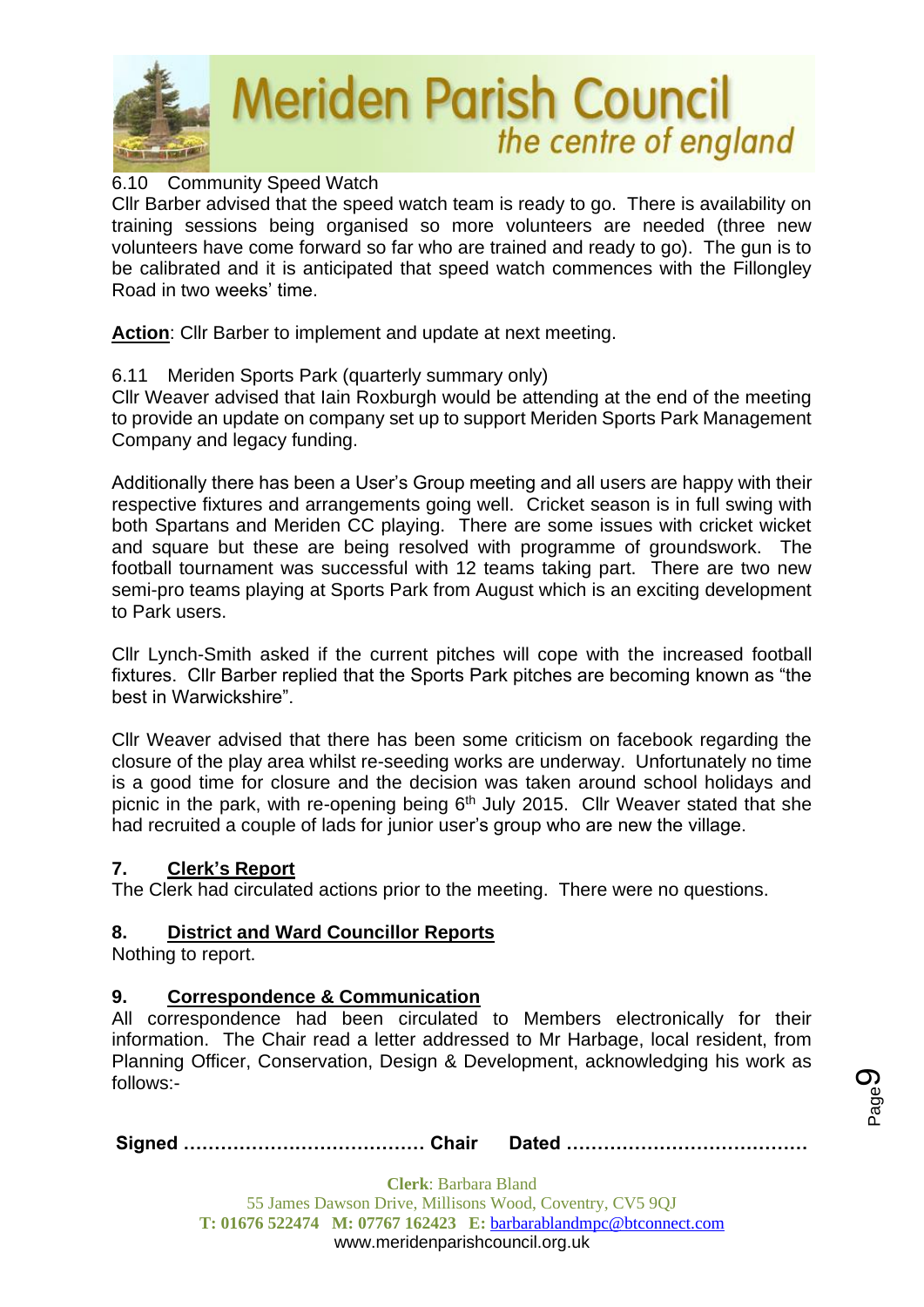

"Dear Mr Harbage Re: Meriden Walled Garden Door

I write with reference to the above and further to your letter received on  $29<sup>th</sup>$  April. Following a recent site visit I would like to confirm how impressive the re-hung and freshly painted garden door and adjacent flower border look. The colour of the door and its fixed position are entirely appropriate and sympathetic towards the historic context of the site. The works that you have undertaken have resulted in a real improvement to the walled garden and will, I am sure, be enjoyed by many; well done and thank you for the care and attention that you have taken. I return the photographs that you kindly sent me as I took some digital photographs on site for the Council's records.

Yours sincerely."

Councillors acknowledged and thanked Mr Harbage who was in attendance.

# **10. Meriden Village Matters**

# 10.1 Library Update

Chair advised the Library re-opened on 11<sup>th</sup> June 2015 with an afternoon celebratory tea party for residents and pupils from Meriden School to enjoy. We are very proud of the new IT suite funded by the Parish Council, and residents will be able to take advantage of taste IT sessions and also formal training sessions for Ancestry, how to use the internet and even how to shop on line. Library staff are really happy with the work carried out which has provided an airy and bright working environment with additional space created for additional computers including a disabled height adjustable workstation and touch screen.

# 10.2 Village Commemoration WW1

Chair advised that the next event will be Picnic in the Park on  $12<sup>th</sup>$  July 2015 with Coleshill Town Band; an exhibition celebrating the centenary of WI through the Ages; sporting activities with sports coach and DJing/compare provided by Cllr Barber and Mr Meek.

**Action**: Chair to organise purchase of medals for picnic in the park and the two commemorative sporting events, first one being Royal Signals v.Meriden Spartans cricket match on 2nd August 2015.

**Action**: Cllr Weaver to organise promotional flyers via Parent Mail at Meriden School before end of term. Liz Willis to sort out posters. Clerk to display in noticeboards.

# 10.3 Meriden Gate

- Freehold Transfer Nothing to report.
- Overage

**Signed ………………………………… Chair Dated …………………………………**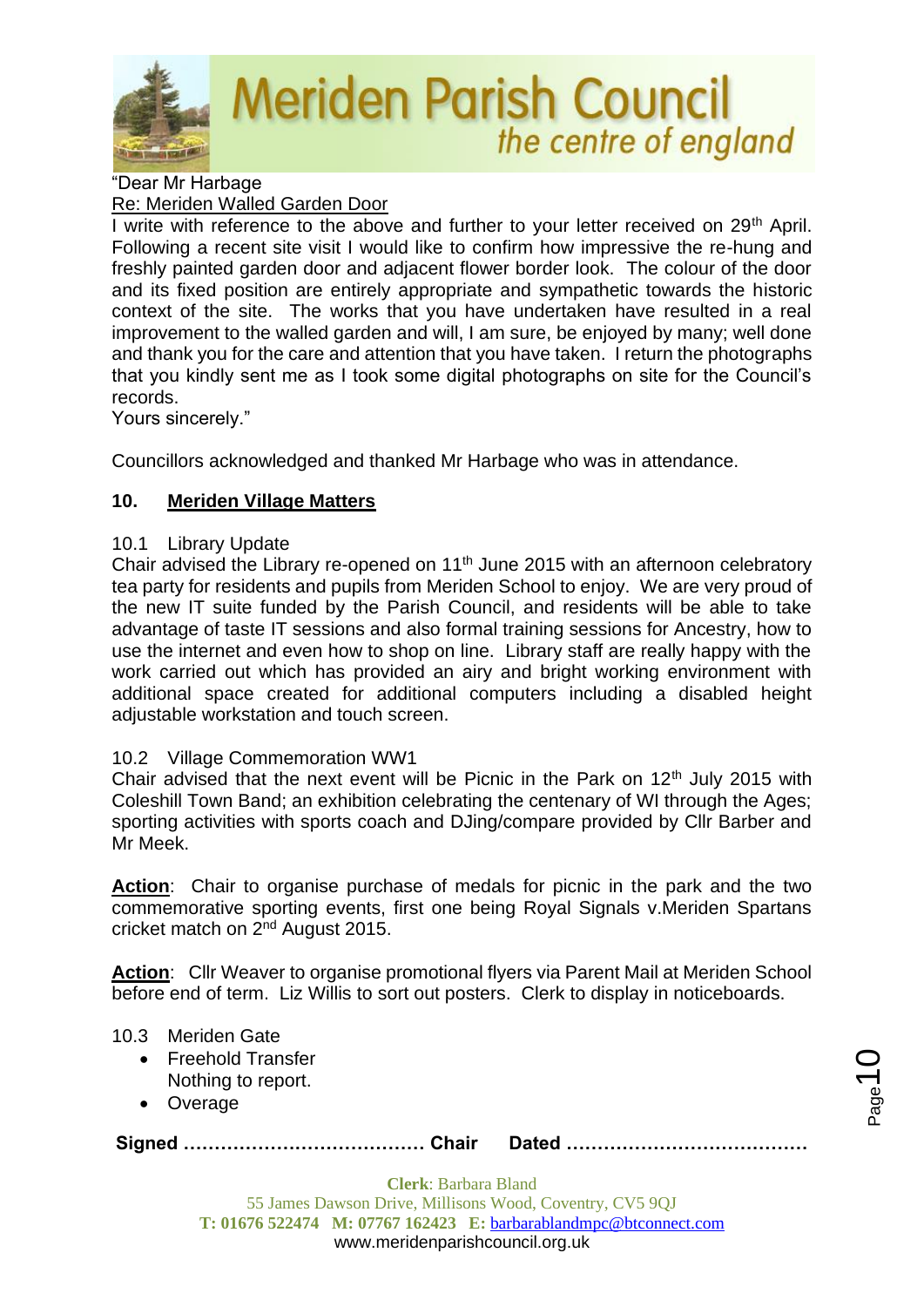

Nothing to report.

**Action** The Clerk to chase up with David Waterson/Mike Swallow, SMBC.

### 10.4 Taylor Wimpey & Associated

A meeting is arranged with Taylor Wimpey for the purpose of concluding allotment snagging issues with Parish Council and Allotment representatives.

A resident requested some action regarding the damage to the new fleet of 900 buses from too high curb stones at site of new layby and bus stop.

**Action**: The Clerk will speak to Mr Chagger, SMBC Highways to see what is being done and how involved Centro are with sorting out the problem.

10.5 Highways Update Nothing to report.

10.6 Land Registry & Ownership Nothing to report.

10.7 Public Convenience Site Transfer Nothing to report and the matter in the hands of Legal Teams.

10.8 Solihull Neighbourhoods in Bloom 2015

The Bloomer's senior and junior groups continue their preparation for Heart of England (HOE) in Bloom and Solihull Neighbourhoods in Bloom (SNIB). It is anticipated judging will be on 23<sup>rd</sup> July, but we await date for SNIB. Sponsored support has been excellent from local businesses including Quarry operators. All planting has met the sustainable and recyclable brief.

**Action**: The Clerk will continue working with Meriden Bloomers.

10.9 Litter Nothing to report.

10.10 Co-Op Update Nothing to report.

### 10.11 Parking – The Green

Reports have been received from residents regarding the one hour limit on parking on service road at the Green. This does not allow for shopping, library visit and hairdressers. There is also further issue for residents in cottages and other properties around the Green that find if increasingly difficult to park outside their homes due to shoppers cars. More yellow lines are required.

**Signed ………………………………… Chair Dated …………………………………**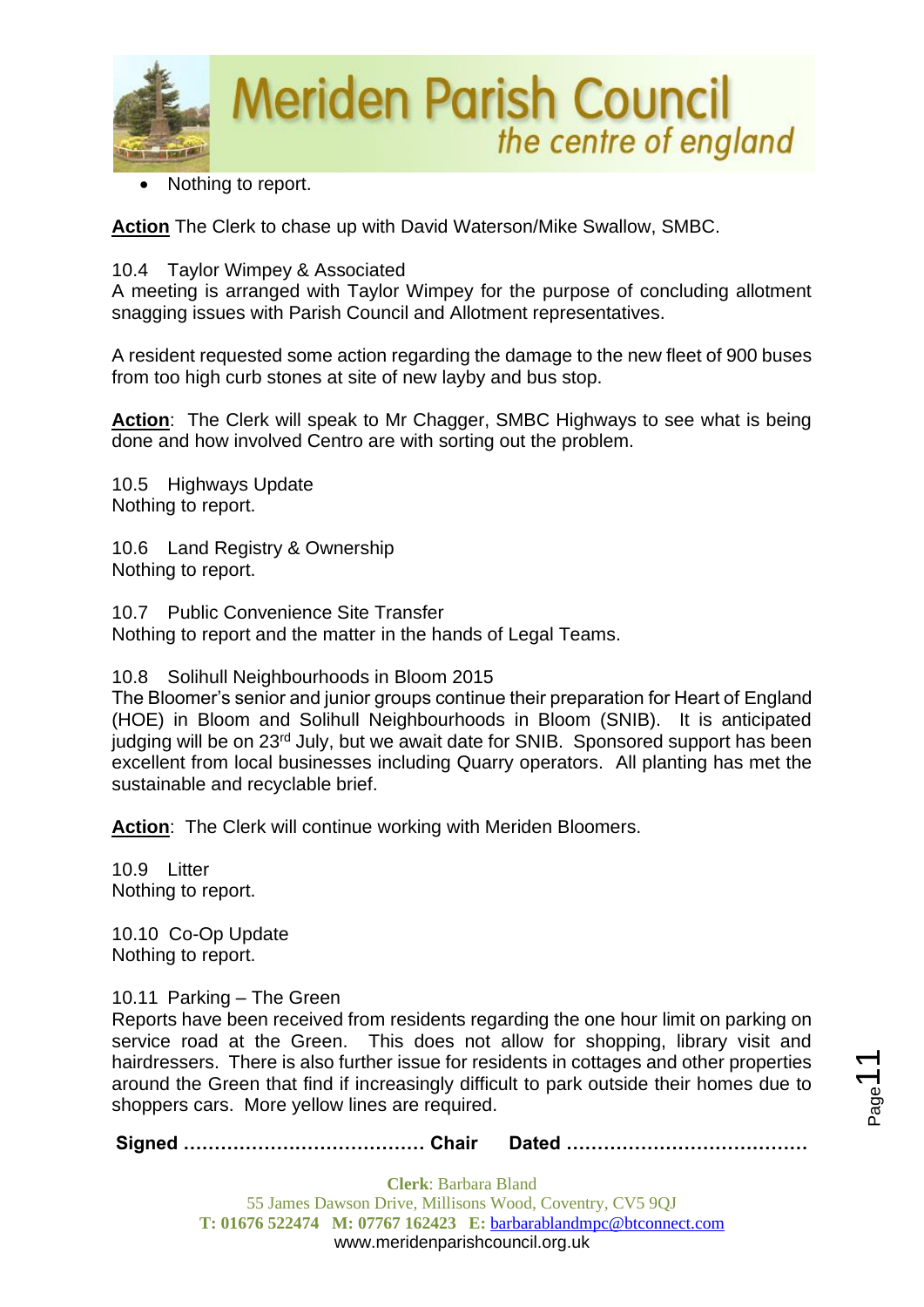

Cllr Lynch-Smith suggested reducing the time restriction to 30 minutes after 6pm due to amount of cars parked eating fish and chips and blocking valuable space.

Cllr Weaver stated that this was part of a bigger piece of work linked to the Neighbourhood Plan.

**Action**: This item will be referred to the Neighbourhood Planning Steering Group for solution.

### 10.12 Historical Planning Permissions (Access Rights)

Cllr Weaver raised the issues surrounding the many recent complaints received regarding wheelie bins on pavement, access to backs of premises only from front of businesses, and skip/building works blocking neighbouring properties and valuable car parking spaces being taken up by contractors rather than shoppers. Questions need to be raised with SMBC to see if permissions for usage/access are being breeched?

Action: The Clerk to write to Lawrence Osborne/David Wigfield requesting their assistance.

#### 10.13 Scrap Metal Collectors

Cllr Haque reported that this has been reported to the Police as residents are vulnerable having collectors wondering about their property, incidences of entering back gardens looking for waste scrap.

**Action**: Cllr Haque to follow up with Community Police team.

#### **11. Solihull Partnership Forum**

Cllr Weaver advised the next meeting will be  $8<sup>th</sup>$  September 2015 and any items of interest should be emailed to her to raise on Members behalf.

**Action**: Cllr Weaver will receive items of interest and forward to Chair of SAC for agenda inclusion.

#### **12. Planning Matters**

#### 12.1 Neighbourhood Planning Update

Cllr Weaver gave an update of Steering Group and local resident volunteers and involvement. Consultation underway for strap line; consultation underway regarding stakeholder views of 3 likes, 3 dislikes, 3 improvements linked to living in Meriden. Consultations carried out with Scouts/Cameo Group/Sunday Funday. Future consultations to include year 6 pupils and picnic in the park. There is an enormous amount of work with a small core of volunteers and we need to implement task and finish groups to share the work. Additional representation is required from local businesses, community police team, school and health teams serving the community.

**Signed ………………………………… Chair Dated …………………………………**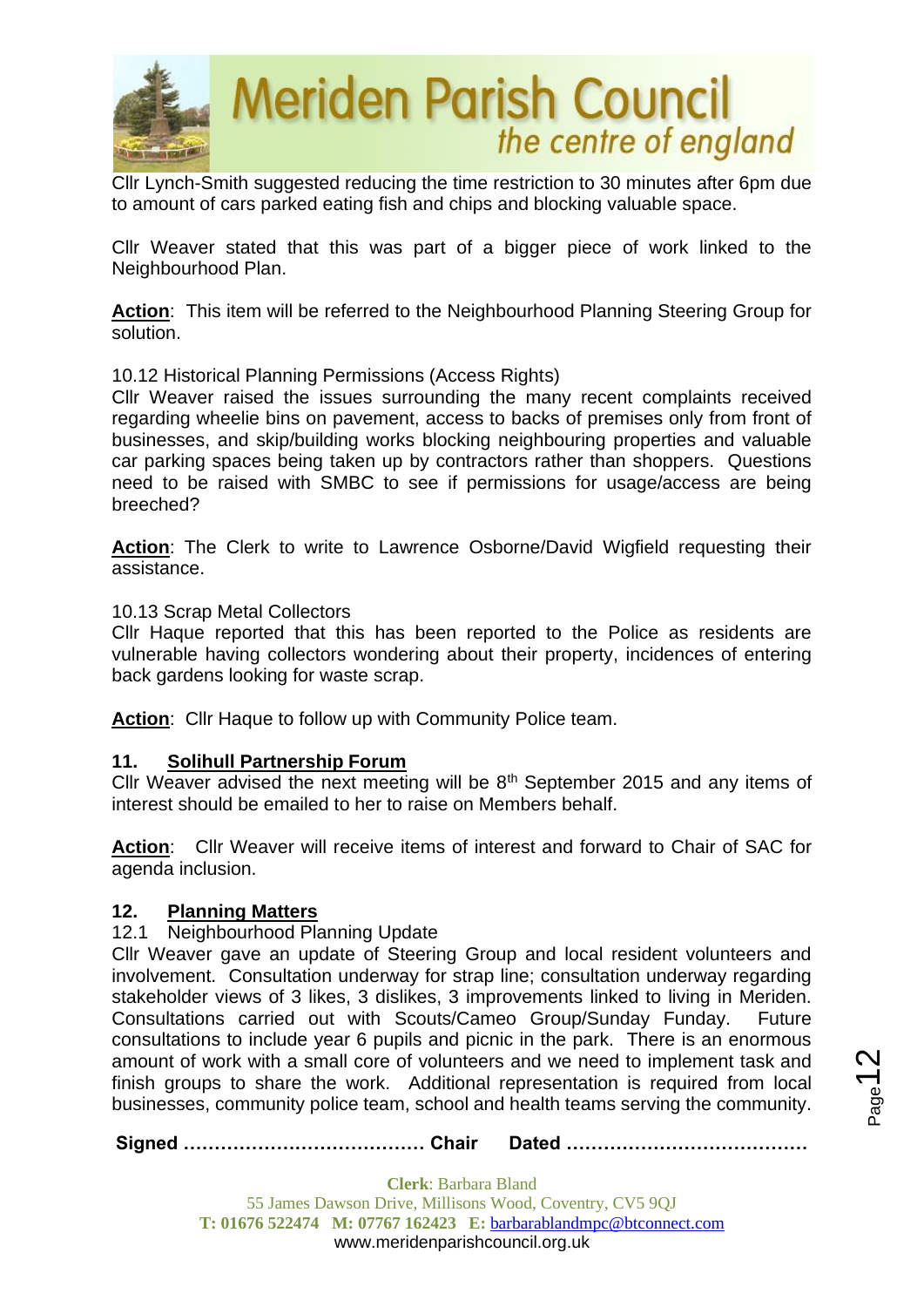

Minutes will be posted on website with a new section to be developed for Neighbourhood Plan updates.

12.2 To receive update and status on Planning Applications

The Clerk advised that updating the Parish electronic planning file is a work in progress due to other commitments; not helped by the recent hacking and loss of all planning files, and the update to Solihull Planning Portal which does not allow access to previous planning applications numbers with no correlation or transition from one old system to new portal.

**Action**: The Clerk will endeavour to bring this up to date for Members. All electronic planning applications received are being emailed to Members for their comments and posted onto SMBC planning portal site direct. However it should be noted that if the comment exceeds the designated number of characters, without warning the site closes down with all information lost. Planning request a formal letter to be sent to the named officer on planning application that may be filed for planning committee access.

12.3 Proposed Development of Old Garage and Caravan Storage Site Nothing to report.

12.4 Unlawful Caravan Storage Site Nothing to report.

12.5 Land for Burial Nothing to report.

# **13. Councillor's reports and items for future agenda**

Cllr Kipling raised the issue of Berkswell Road from potholes between Heart of England Club and Pool; and the issue of HGV use of Berkswell Road and requested consideration be given to weight restriction.

Any other items to be emailed to Clerk.

# **14. Date of Next Meeting**

The date of the next meeting will be Monday 27th July 2015 at 19.30 at The Pavilion, Meriden Sports Park.

The meeting closed at 21.20 hours.

**Signed ………………………………… Chair Dated …………………………………**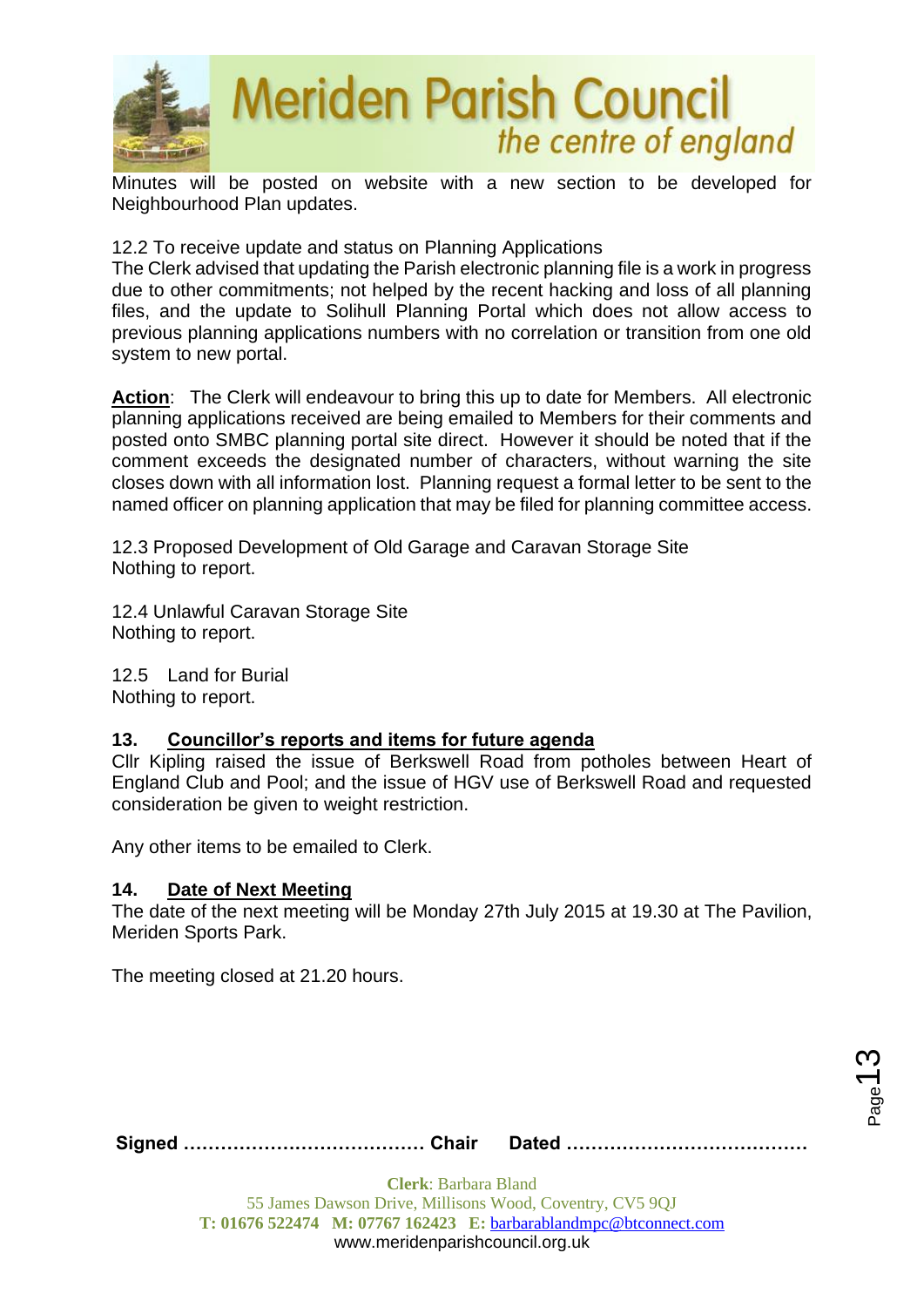

### **Under Confidential Matters and closed to the public Members welcomed Iain Roxburgh (IR) to update on Meriden Sports Park (item 6.11 quarterly summary refers)**

Addendum to item 6.11 to be discussed and considered under a closed session as follows:-

The following paper was circulated to Members this morning and it was acknowledged and recorded that there had been insufficient time to fully digest the content and consider before this evening's meeting.

## "**Report to Meriden Parish Council, Monday 22nd June 2015**

## **Proposal for the creation of Meriden Sports and Recreation Charitable Trust**

## **Background**

Following the completion of Meriden Sports Park, a company called Meriden Sport Park Ltd was formed to run the park and, in the words of the company's objectives, to benefit:

'The residents of the parish of Meriden and its surrounding area, without distinction of sex, sexual orientation, race or of political, religious or other opinions, by the provision and maintenance of a sports park, pavilion and other facilities for recreation or other leisure time occupation in the interests of social welfare with the objective of improving the conditions of life for the residents or the said parish and its surrounding area.' And to:

'Secure the establishment of a sports park, pavilion and other facilities for recreation or other leisure time occupation and to maintain or manage or cooperate with any statutory authority in the maintenance and management of such facilities promoted by the charity in furtherance of the said objects.'

### **Charitable Status**

Meriden Sports Park Ltd applied to the Charities Commission for charitable status, but was turned down, principally on the basis that the Commission needed "to be satisfied that the company will be independent from the Parish Council". At least three of the trustees are parish councillors.

It is very important that the arrangements for managing the sports park and for managing the 'legacy' funding should be through charitable agencies so that:

|--|--|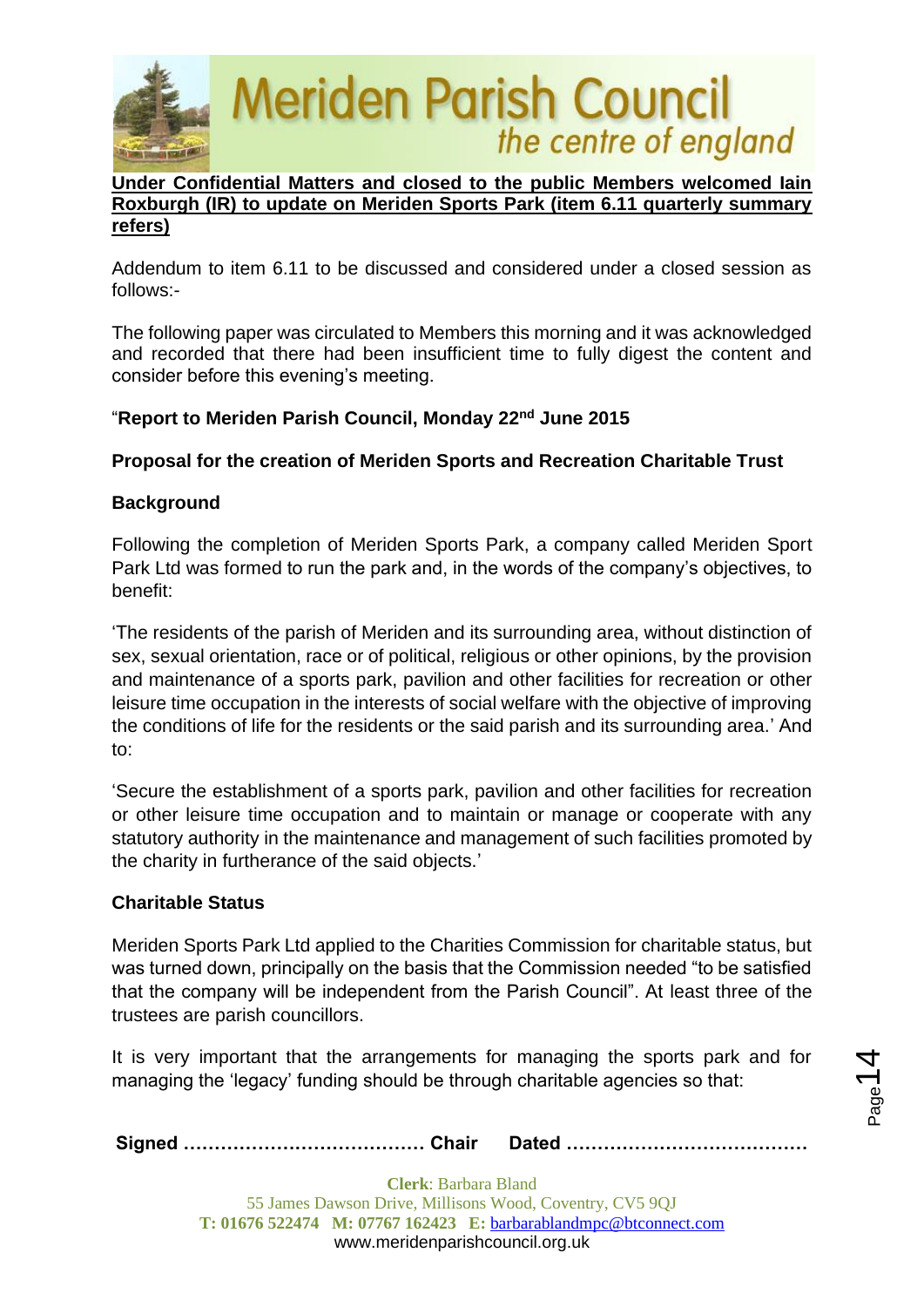

- The sports park can have access to other charitable sources of funding lottery etc.
- The legacy capital can be most effectively invested and preserved and produce the best return for the future upkeep of the sports park.

At present, the legacy capital sum is held in the Parish Council's accounts. This must be seen as very short term as it produces a small return compared with alternatives if it were held by a charity. It has also been criticised by the Parish Council's auditors and as an excessive reserve in the accounts of a local authority, it may risk being sequestered into the Treasury coffers to aid deficit reduction.

# **Priorities**

The first priority is to place the legacy funds with a charitable trust, independent of the Parish Council and, it is argued in this paper, separate from Meriden Sports Park Ltd.

The second priority is to restructure the board of Meriden Sports Park Ltd to reflect its role as the operational company and to ensure it can also acquire charitable status to access other charitable funding.

# **Why two companies?**

There are two principal reasons for suggesting that there be a separation of the management of the legacy fund and the operational management of the sports park:

- 1. It would recognise the two very different functions and these would be reflected in the skills and expertise of the directors / trustees of the two separate companies.
- 2. It would facilitate greater transparency and accountability in the management of the Sports Park and the long-term management and spending of the Parish's legacy from the sale of the former playing field.

# **How would it work?**

- The Parish Council would own the land and (once Solihull MBC has completed the transfer to MPC) provide a lease or licence to Meriden Sports Park Ltd (MSPL) on terms to be agreed.
- MPC would transfer the legacy capital fund to the new Meriden Sports & Recreation Trust (MS&RT).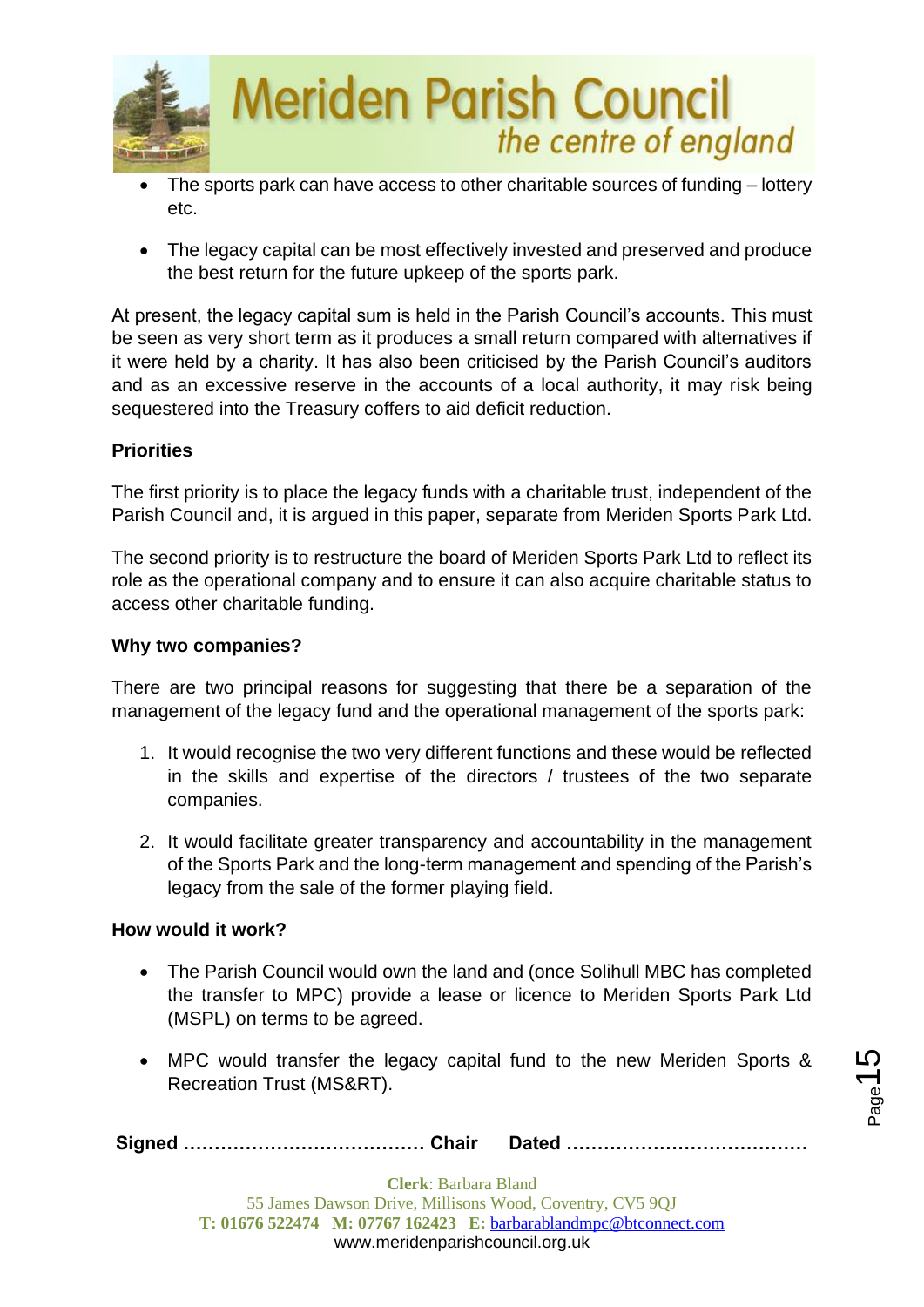

- MS&RT would prudently invest the fund and seek to maximise returns with a low risk profile.
- MSPL would submit a business plan annually to MS&RT, based on which an annual operational grant would be agreed.
- MSPL and MS&RT would work together on refining the business plan / grant process as experience is gained.
- MS&RT and MSPL would report to MPC annually.

## **Can trustees be found?**

Five people have so far been identified with suitable skills as willing to serve as trustees of MS&RT and the search for other possible trustees is continuing.

The five are: Iain Roxburgh, Michael Rawson, Paul Blewitt, Howard Farrand and Tessa Roxburgh. None are parish councillors. The annex to this report will contain a brief CV of each possible trustee and will be brought to the meeting.

Once the role of MSPL is more clearly defined as the 'operational' company, it should be easier to identify volunteers from the users of the sports park who might be willing and have the necessary skills to serve as directors/trustees of that company.

### **Independence from the Parish Council**

The Charities Commission will "need to be satisfied that the company will be independent of the Parish Council".

The advice of David Mander of Mander Hadley, Solicitors, is that "a board of promoters for the company as director/trustees who are not connected with the council or the sports park" should be identified. This has been done in terms of the five volunteers.

While respecting David Mander's advice, we have to consider the particular context of our local history and circumstances and what the law does and does not permit.

The promoters of MS&RT believe that if more than 80% of the members of the board of a company are 'independent' of a local authority, then the company (whether it is a charity or not) is not a local authority influenced or controlled company (Local Government and Housing Act 1989 with subsequent amendments).

Clearly MSPL currently falls foul of this provision as well as the Charities Commission independence test. But it does appear to open the door for one MPC nomination to

**Signed ………………………………… Chair Dated …………………………………**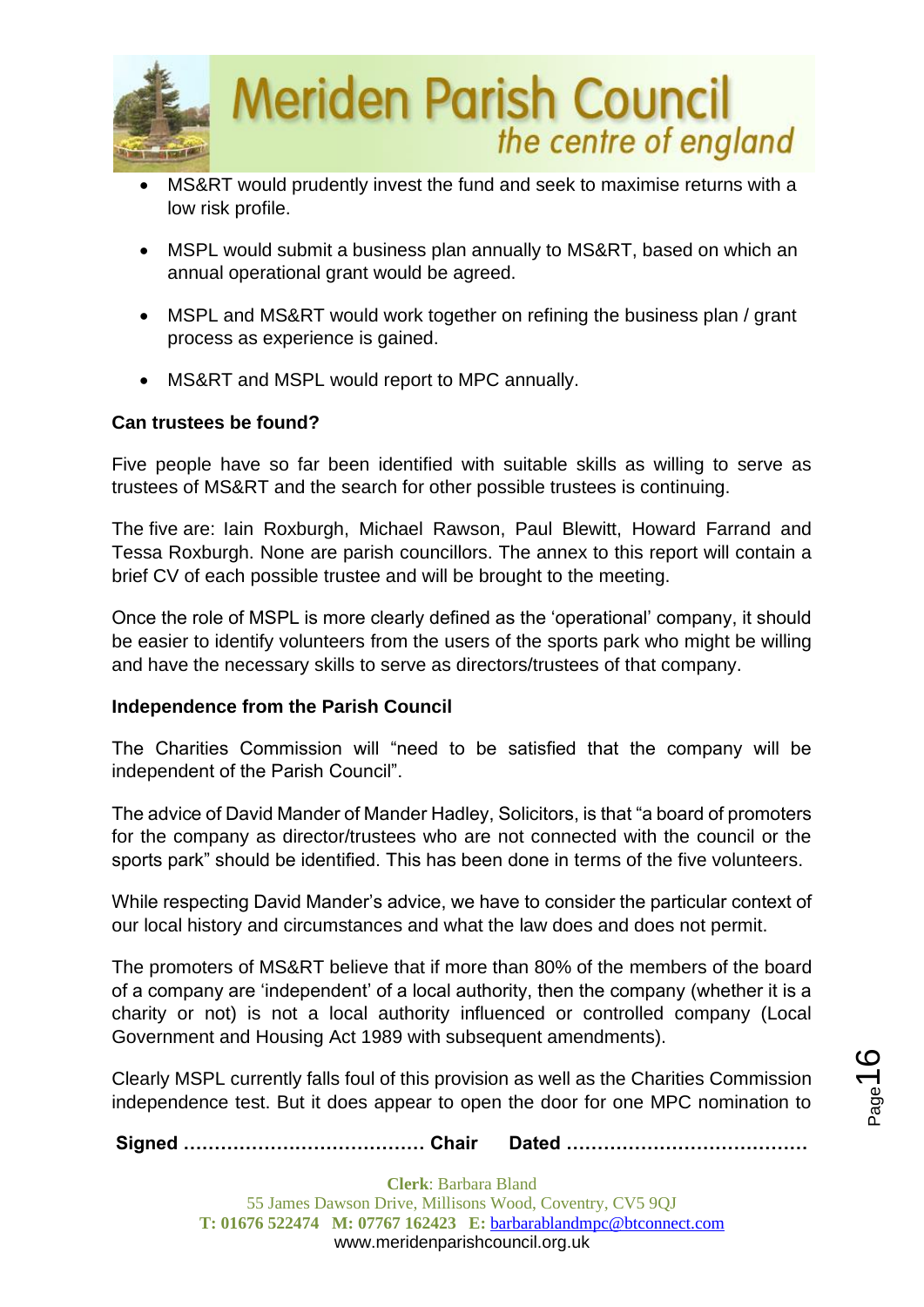

the board of MS&RT (and another one to MSPL) if there were at least 5 other independent members on each board. It is proposed that this possibility be explored further with the Charities Commission.

The Parish Council, board of MSPL and the promoters/potential trustees of MS&RT need to consider whether in these circumstances further legal advice should be sought on MPC nominees to the boards of MSPL and MS&RT, or whether to accept David Mander's advice and have no cross-representation.

### **What would happen next?**

- The promoters/possible trustees of MS&RT will prepare draft documents for the formation of the company, including a short profile of each possible trustee.
- The Parish Council will consider the proposal made in this paper for a charitable trust to manage the legacy fund and if the PC agrees in principle, whether of not it wishes to pursue further the possibility of one PC nominee to the board.
- Drawing up Memorandum and Articles for MS&RT, formation and registration of company and submission to Charities Commission. Opening of bank account etc.
- Transfer of legacy fund from PC to MS&RT and investment of fund in Churches, Charities and Local Authorities Investment Management (CCLA)*.* Creation of operational account for needs of MSPL over the remainder of the current financial year and any incidental company expenses.
- MS&RT work with MSPL (existing board) to agree a format and programme for business plan preparation and submission for 2016/17 grant and any transitional provisions.
- Board changes to MSPL to establish independence from PC and then apply for charitable status for MSPL (target April 2016?).

# **Iain Roxburgh,**

**On behalf of the promoters / possible trustees of Meriden Sports and Recreation Trust."**

Members discussed and considered the merits of setting up a Trust.

**Signed ………………………………… Chair Dated …………………………………**

 $P_{\text{age}}$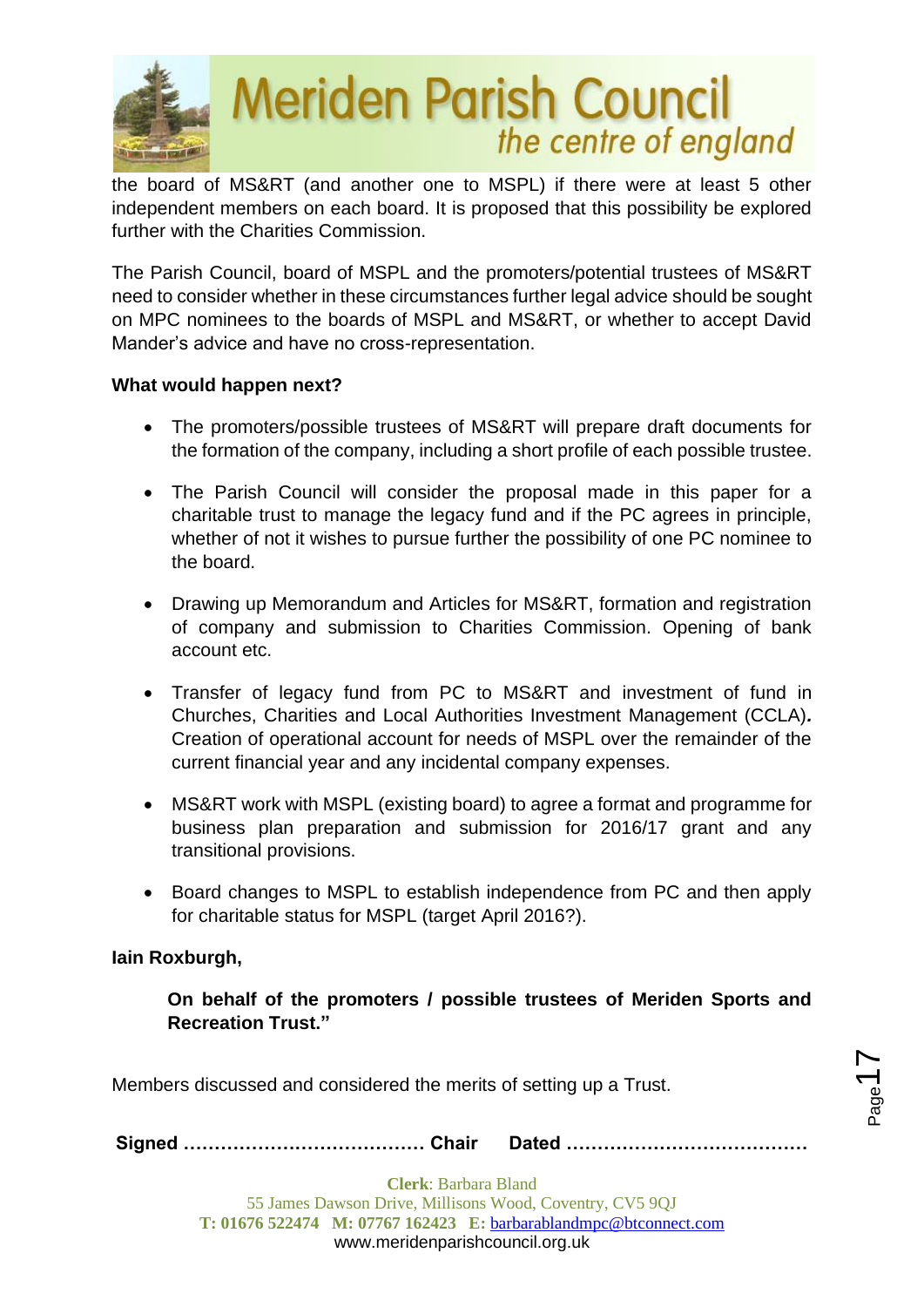

Cllr Kipling stated that the emphasis of the 'upkeep' of the 1.5M legacy is not solely for the benefit of Meriden Sports Park. The "then" Parish Council who signed the documents assumed all money would come to the Village via the Parish Council and would be used to benefit all residents.

IR replied that the proposal was for the Village or more widely the Parish to benefit.

Cllr Kipling responded that the legal agreement written intended for a replacement sports ground/park and for major projects in the Village. He further stated that land was to be purchased and secured for a recreation ground at Millisons Wood.

IR replied that the purpose of this evening is to approve the proposed organisation/structure of a Trust to manage the legacy for the future.

Cllr Kipling stated his reluctance in agreeing to a Trust managing the legacy, directing funding with ultimately the Trustees making decisions without consultation to the Parish Council.

The Clerk stated that the Parish Council has for the second year been advised to reduce its level of reserves; Meriden Sports Park is unable to receive the funding for investment due to non-Charity status; any funding that is drawn down into Meriden Sports Park accounts is liable for 20% corporation tax.

Cllr Lynch-Smith reiterated Cllr Kipling's views that the legacy is for the wider community and not identified for sports park use only, or for sport in isolation. There must be no restriction to Meriden Sports Park.

IR reaffirmed that the Trust would be set up to provide management and governance of the legacy. Any restrictions may be directed in the Memorandum and Articles of Association with clear objectives agreed.

Cllr Haque apologised that she had to leave the meeting but was asked for her opinion prior to departure. Cllr Haque responded that she had listened to the proposal and on the basis of the wellbeing of the Community and their benefit, then she would vote to approve the setup of Meriden Sports & Recreation Charitable Trust. She further stated that the CVs presented for the proposed Trustees confirmed their ability to be more than qualified for this role.

The Chair and IR thanked Cllr Haque.

Cllr Lynch-Smith asked if the Trustees would be paid. IR replied the Trustee role is voluntary and not paid and will not take any expenses.

|--|--|